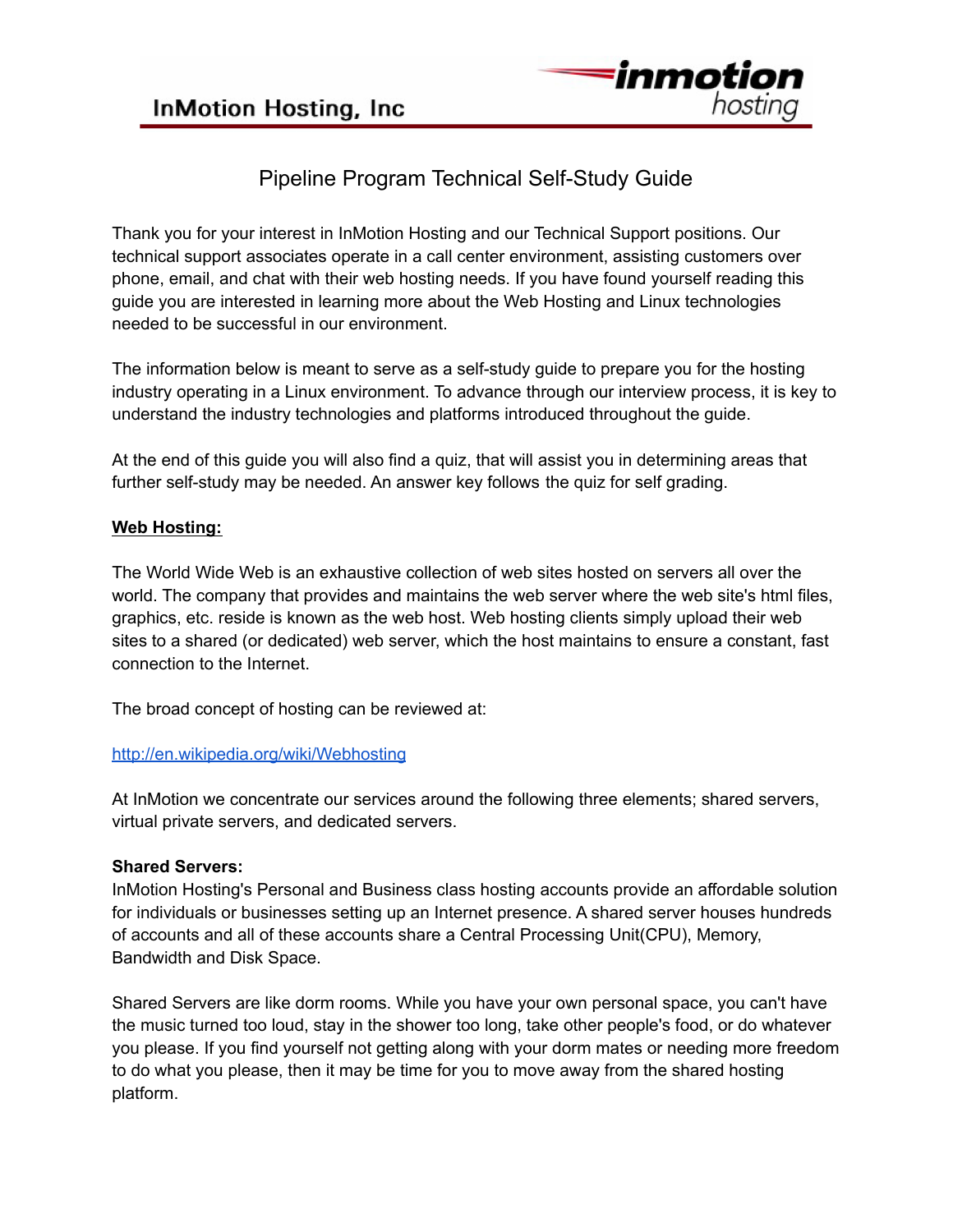## **VPS (VDedicated) Servers :**

Virtual Private Servers or VPS is still a shared environment, but provides for more independence. While VPS customers are still sharing a server with others, there are fewer people on the server, and they have some resources that are dedicated to their accounts (such as memory). There are still restrictions regarding the amount of CPU, Bandwidth, and Disk Space that are utilized, but more flexibility than on the shared platform. The users on these servers are privileged to have their own installations of Linux, Apache, MySQL, etc.

VPS are like apartments. You can take a long shower, eat anything in the refrigerator, have an assigned parking spot, and can do just about what you please as long as you're not disturbing your neighbor. While there are some things the super will fix, you are responsible for a fair amount of your own maintenance.

## **Dedicated Servers:**

Dedicated Servers provide complete independence. As the name implies, the server is dedicated to you and your account only. You get to do whatever you want and you don't have to worry about disturbing other customers. You can use as much hard drive space and CPU as the machine can handle.

Dedicated Servers are like a house; on a big hill; in the middle of the field. You don't bother anyone else because you are away from everyone else. The space is completely yours, you are free to hold parties, and do what you want, within the limits of the law. You are responsible for your own maintenance and can install your own installations of Linux, Apache, MySQL, etc.

## **cPanel:**

InMotion servers use the proprietary software cPanel which acts as a front end and back end to server management. cPanel manages most major services on the server including MySQL, Apache/PHP, and Courier IMAP. Cpanel is one of the most popular tools in the field. You should be well acquainted with it. You can read over the features and use a demo at the following links:

## **Resources:**

<https://docs.cpanel.net/cpanel/> <https://demo.cpanel.net>

#### **Email:**

All of our accounts come with email services. Much of our correspondence with customers is related to setup, configuration and management of these services. While we have many articles and self help content (such as

<https://www.inmotionhosting.com/support/email/getting-started-guide-email/> ) we regularly troubleshoot issues with common email and webmail clients. Familiarity with these email client applications is encouraged.

Provided below are some resources explaining the foundation of email technology. You should know the difference between POP, IMAP, and SMTP along with the pros and cons of each.

#### **What is POP?**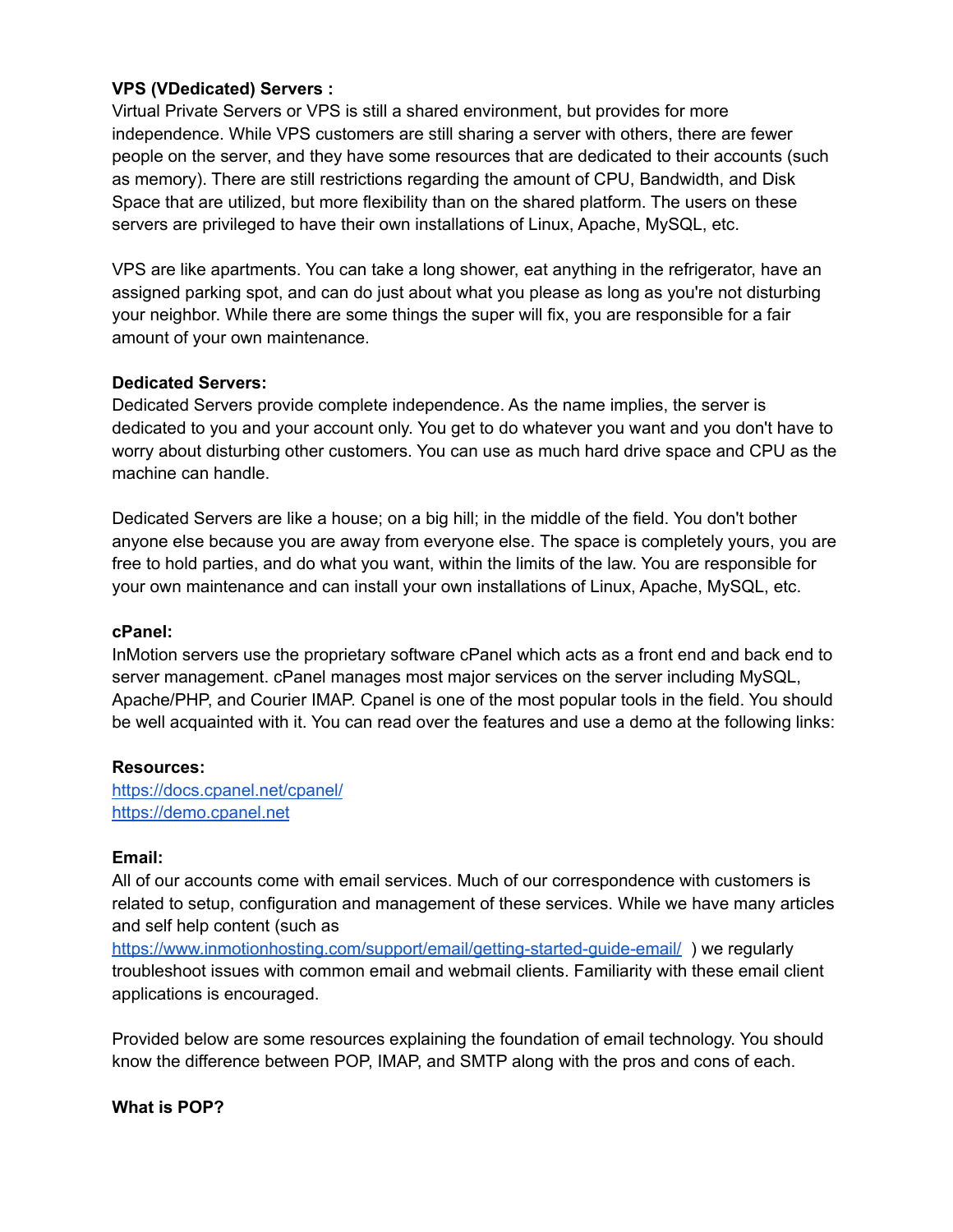[http://en.wikipedia.org/wiki/Post\\_Office\\_Protocol](http://en.wikipedia.org/wiki/Post_Office_Protocol)

## **What is IMAP?**

[http://en.wikipedia.org/wiki/Internet\\_Message\\_Access\\_Protocol](http://en.wikipedia.org/wiki/Internet_Message_Access_Protocol)

## **Pros and Cons:**

Advantages of POP - POP is useful for keeping mailbox sizes low and because of it's fairly simple transaction method (login, download, log out) it is very quick.

Disadvantages of POP - Due to the fact that POP will download all messages and remove them from the server, if someone has an email account configured as POP and that system crashes, all email will be lost. Note that it is possible to use POP and leave messages on the server, however if these messages are not removed it will fill the server, possibly causing issues if one has quotas set or the person attempts to use webmail.

Advantages to IMAP - IMAP is very good for people who need the ability to check their email from many locations and have their data preserved on the server. Due to how it syncs, one can also organize the email on the server itself, as opposed to organizing it solely on the client software. Additionally, if one system that syncs with this account crashes, the emails will be preserved on the server.

Disadvantages to IMAP- As a result of the fact that IMAP needs to check all folders, the process of checking for new messages takes longer and can take some time if the mailbox is very large. If the amount of data an IMAP client is pulling down is too large, a customer can risk action needing to be taken by System Administration, as the large file transfer can bog down a server.

# **What is SMTP?**

[http://en.wikipedia.org/wiki/Simple\\_Mail\\_Transfer\\_Protocol](http://en.wikipedia.org/wiki/Simple_Mail_Transfer_Protocol)

## **Port 25 Blocking:**

[http://en.wikipedia.org/wiki/Antispam\\_techniques#Port\\_25\\_blocking](http://en.wikipedia.org/wiki/Antispam_techniques#Port_25_blocking)

## **File Transfer Protocol:**

FTP is the most common way for users to upload and download files. Just like http is the connection protocol for web pages to be transmitted, FTP is the connection protocol for the transferring of files from one computer using an FTP client to a FTP Server. You should know what FTP is and what information a customer needs to connect with it.

## **Resources:**

<https://www.inmotionhosting.com/support/website/ftp/getting-started-guide/> <http://en.wikipedia.org/wiki/FTP>

## **Domain Names:**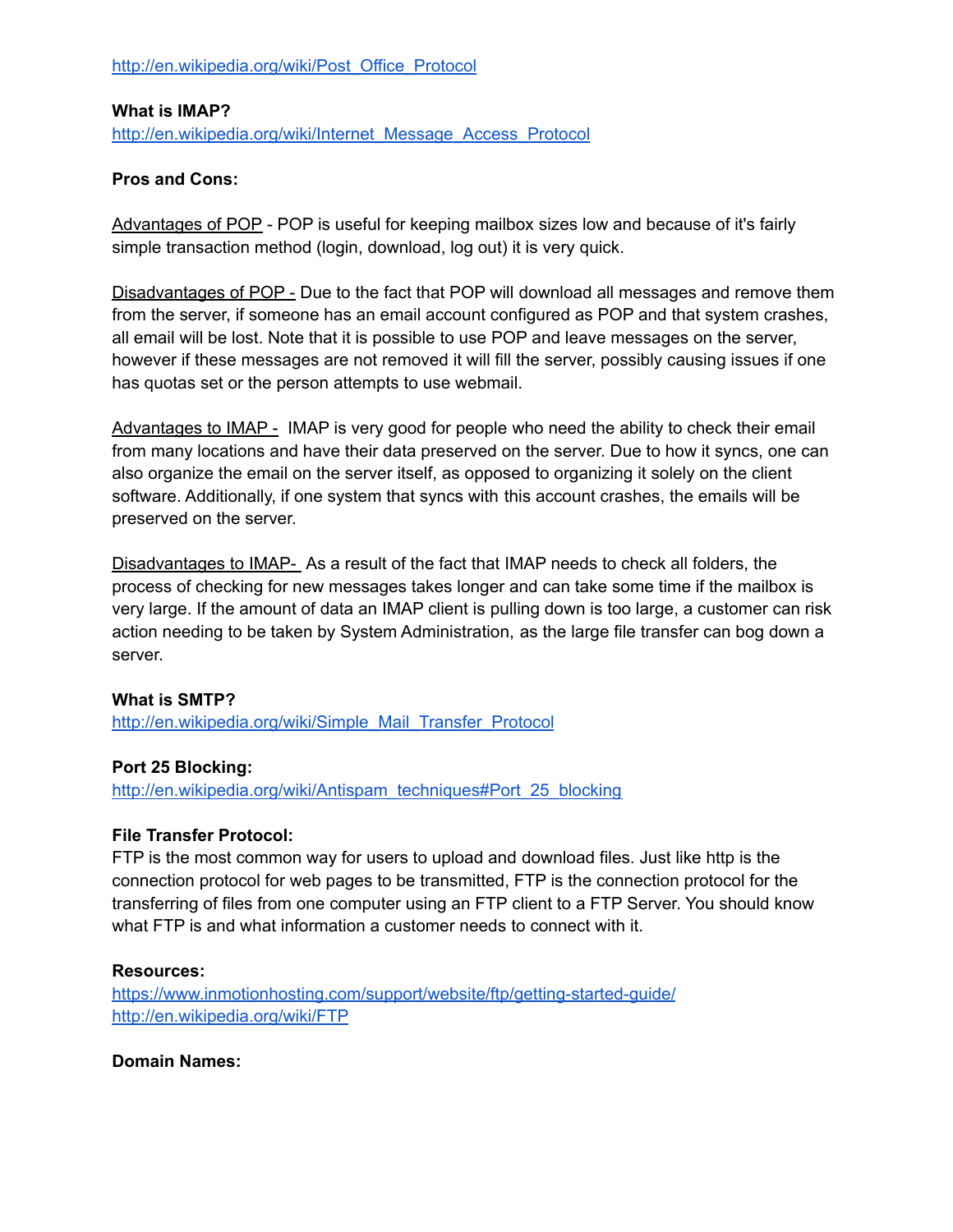Domain registering, transferring and management comes hand in hand with hosting. You should know the rules and regulations relating to domain registrations, transferring and the whois record.

#### **Resources:**

[http://en.wikipedia.org/wiki/Domain\\_name\\_registrar](http://en.wikipedia.org/wiki/Domain_name_registrar) [http://en.wikipedia.org/wiki/Domain\\_name](http://en.wikipedia.org/wiki/Domain_name) <http://en.wikipedia.org/wiki/Whois>

## **Domain Name System(DNS):**

DNS is a very important part of web hosting. While in many cases we aren't going to have a customer ask us a direct question about DNS, checking DNS settings is a very important step in troubleshooting many issues. DNS can be complex, which means we need to understand it enough not only to solve a problem but also to educate the customer. You should know generally how it works, the function of the name server and the different types of DNS records.

## **Resources:**

<http://en.wikipedia.org/wiki/DNS> [http://en.wikipedia.org/wiki/Name\\_server](http://en.wikipedia.org/wiki/Name_server) [http://en.wikipedia.org/wiki/List\\_of\\_DNS\\_record\\_types](http://en.wikipedia.org/wiki/List_of_DNS_record_types)

## **PHP and MySQL:**

Development and programming experience is not a requirement for working in hosting. The majority of websites we host however, use these technologies. You should be familiar with what they are and the role they play in web applications.

## **Resources:**

<http://en.wikipedia.org/wiki/MySQL> <http://en.wikipedia.org/wiki/Php>

## **Linux**

All InMotion servers run Linux. Our "flavor" of Linux is CentOS which is an enterprise Linux distribution geared for servers. Command line Linux is the foundation for much of the troubleshooting that you will do in your daily tasks. While experience in command line is not a requirement for our 1st level technical positions, having knowledge and experience is a plus.

We recommend installing Linux on a system to become comfortable with both the command line and the GUI. If you currently have a computer that you can dedicate to this, we would encourage you to format the hard drive and start from scratch installing debian.

Packages and instructions and be found here:

#### <http://www.debian.org/releases/stable/installmanual>

If you currently have windows installed and would like to dual boot windows/Linux then using wubi to install Ubuntu may be a better option. Packages and instructions and be found here: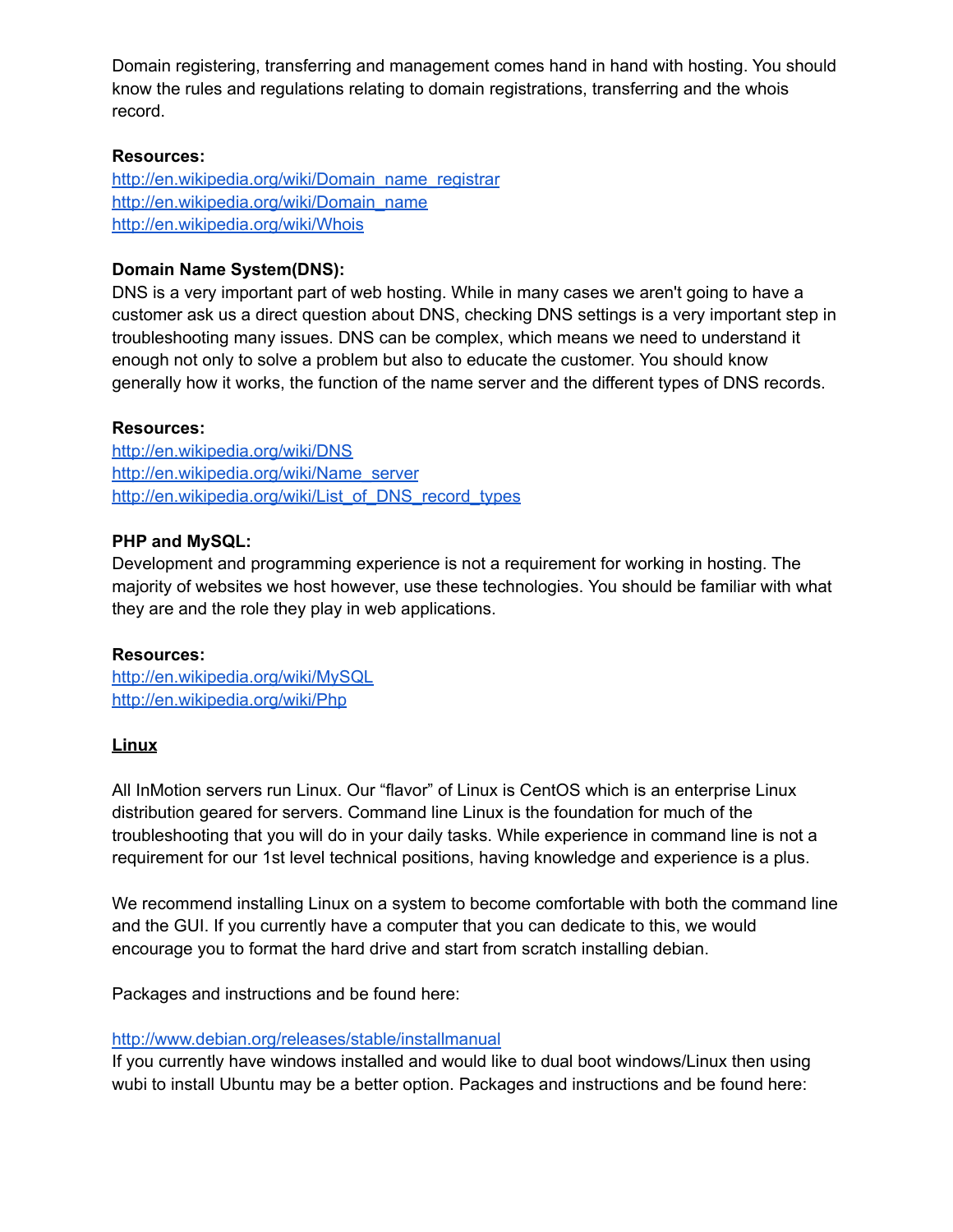## **Linux Shell:**

Most of your work in hosting will be completed in a command line prompt. The following seven short guides introduces you to the most simplistic of these functions. Knowing how to navigate in a Linux file system, where key files are stored, the ownership of those files, and permissions that restrict the files/users access should be your first focus. If you are not already familiar with these concepts then please read over these carefully.

# **Resources:**

What is "the shell"? <http://linuxcommand.org/lts0010.php>

Navigation in Linux <http://linuxcommand.org/lts0020.php>

Looking Around <http://linuxcommand.org/lts0030.php>

A Guided Tour / File Structure <http://linuxcommand.org/lts0040.php>

Manipulating Files <http://linuxcommand.org/lts0050.php>

I/O Redirection <http://linuxcommand.org/lts0060.php>

**Permissions** <http://linuxcommand.org/lts0070.php>

# **Permissions/Ownership**

In any hosting server it is important that only the correct user has access to the files on the server and can only access them in the ways the administrator wants. Therefore, understanding permissions and file ownership is critical. In the link above you scratched the sacrifice. The following links will let you dive in a little deeper:

## **Resources:**

[http://en.wikipedia.org/wiki/Filesystem\\_permissions](http://en.wikipedia.org/wiki/Filesystem_permissions) <http://en.wikipedia.org/wiki/Chown> [http://en.wikipedia.org/wiki/Root\\_user](http://en.wikipedia.org/wiki/Root_user) <http://en.wikipedia.org/wiki/Sudo>

## **Package Management**

There are many ways to install applications on a Linux computer. One of the most common ways to do this is with a package manager. If you install Ubuntu then you would generally use aptget or their built in Software Center. On our servers using CentOS however, you would use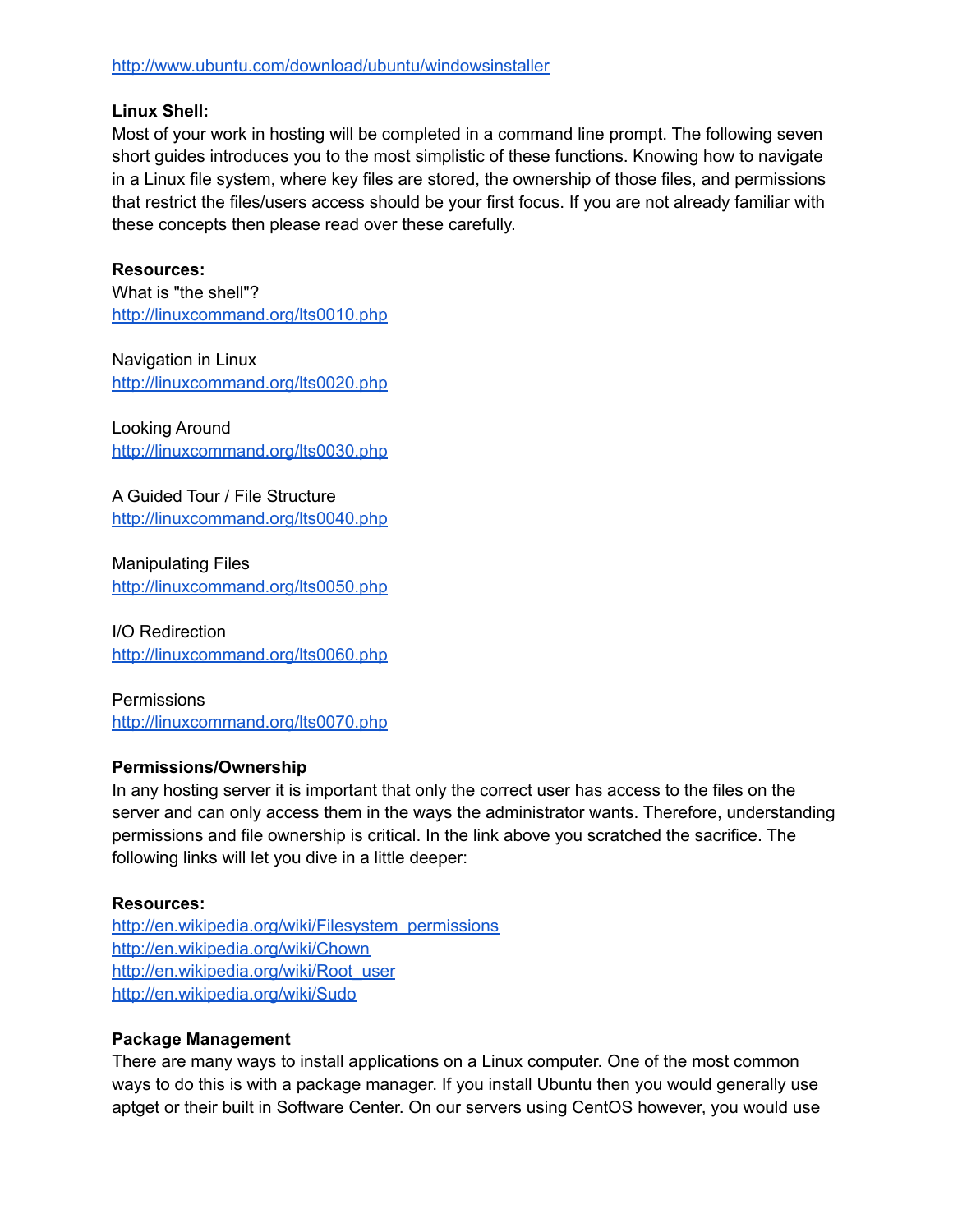RPM or YUM to install applications. A general understanding of these tools would be helpful. Below are some basic overviews for review.

## **Resources:**

<https://help.ubuntu.com/community/AptGet/Howto> [http://www.ibm.com/developerworks/linux/library/llpic1v31025/?ca=drs](http://www.ibm.com/developerworks/linux/library/l)

#### **man Pages**

When learning command line Linux your best friend is the "man" command. If you type man followed by the command you wish to learn more about then it will open a "Manual" for that command. You can use "Page Up and "Page Down" to navigate and Ctrl + Z to close the man page. For more information on the man command along with some history you can read the following:

#### **Resource:**

[http://en.wikipedia.org/wiki/Man\\_pages](http://en.wikipedia.org/wiki/Man_pages)

#### **Advanced Topics:**

Installing LAMP ( Linux, Apache, MySQL and PHP) on our servers is done by our systems team. A great deal of knowledge can be found in setting up and configuring these softwares on your own.

If you have installed Ubuntu or Debian the following instructions will assist you in getting started with installing LAMP:

## **Resource:**

<http://wiki.debian.org/LaMp>

Another challenge that you may wish to undertake to gain a better understanding of applications installed on Linux, is to compile a program from source. For a better understanding of what this means please read the following:

#### Resource:

<https://www.control-escape.com/linux/lx-swinstall-tar.html>

## **Advanced Technical Skills**

If you want to demonstrate you really get Linux you should aim to install a properly difficult distribution. Examples would be: ArchLinux: <http://www.archlinux.org> Slackware: <http://www.slackware.com> Gentoo: <http://www.gentoo.org>

These two distributions are much more difficult to install but conversely are exceptionally customizable and a successful, fully working installation of this (including the installation of a Graphical User Interface) is a good demonstration of strong proficiency with Linux. If you are really up to a challenge you can install OpenBSD or FreeBSD. While these are not Linux, they are UNIX which is pretty much the same and exceptionally difficult to install and configure.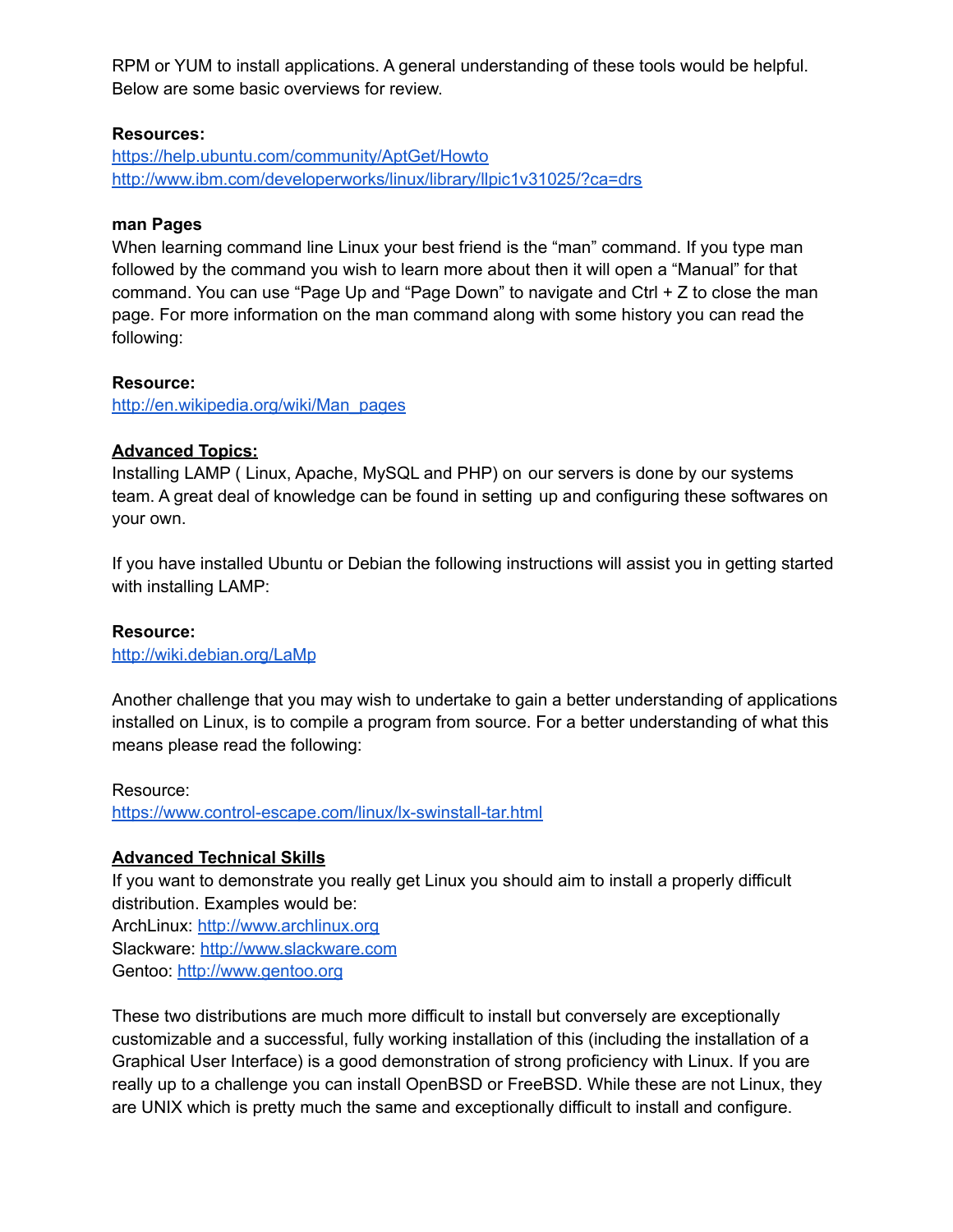FreeBSD: <http://www.freebsd.org> OpenBSD: <http://www.openbsd.org>

You should also take care to naturally backup anything important you have on the computer with these running, it's easy to get it wrong and need to start from scratch, losing all the data.

Now then if you don't want to be that outgoing with your Linux installs you can also look at installing some other server software onto your system:

Ruby on Rails: <http://www.rubyonrails.org> (for serving Ruby scripts) Node.js: <http://www.nodejs.org> Django: <https://www.djangoproject.com/> (if you use Python)

If you can get some sort of DNS set up you should also consider setting up DNS routing to your system if you set it up as a server.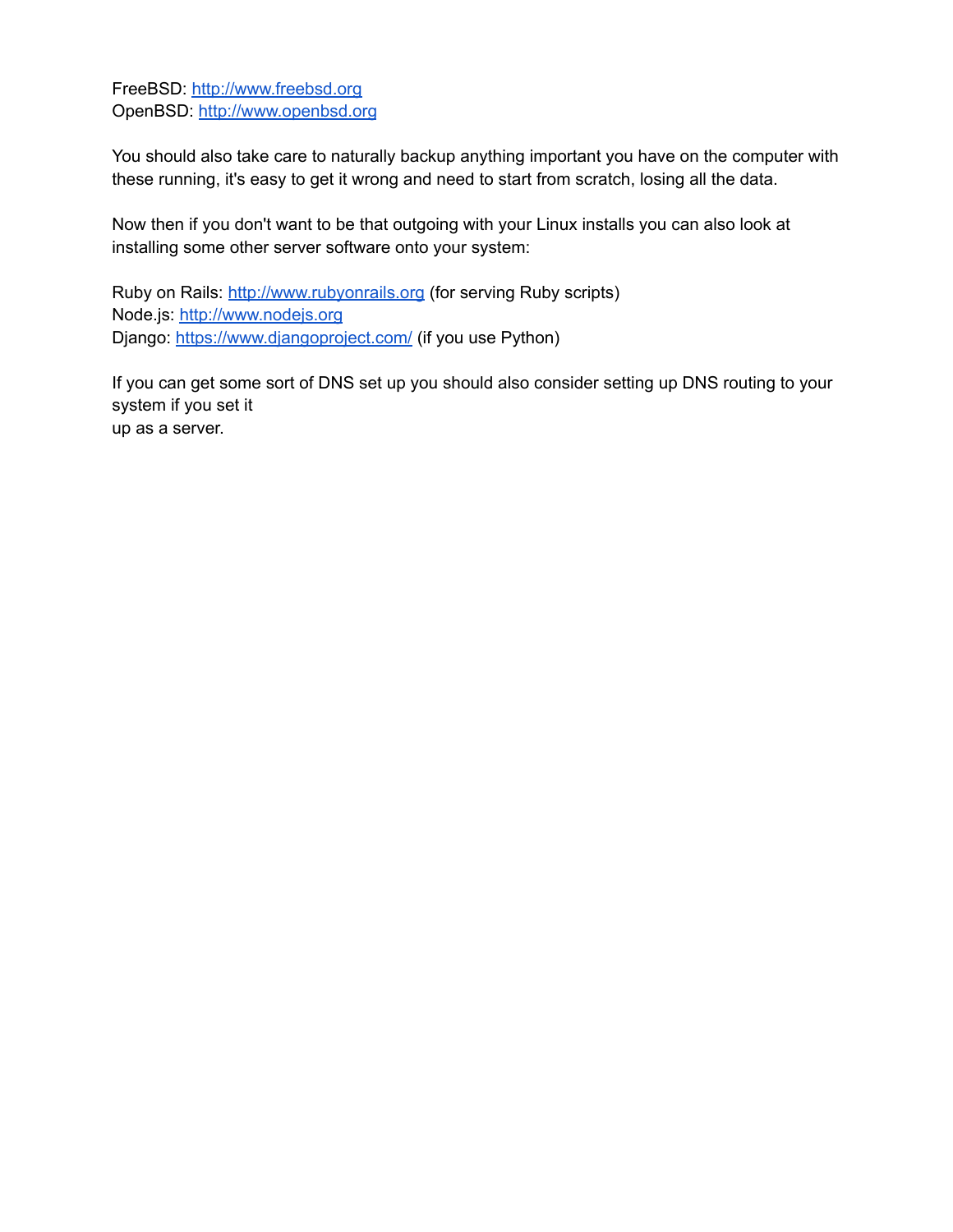# **Self Study Quiz**

1.) If I want to go up one directory from my current location, what would I type?

a) cd ./

b) cd ..

c) chdir ..

d) pwd ..

2.) If I want to change from my current directory to a directory called "blog", what do I type?

a) cd blog b) mv blog c) pwd blog d) chdir blog

3.) Look at the following output:

/home/imhtra5/public\_html-bash-3.2\$

What command was entered to cause this output?

a) swd

b) cd

c) ls

d) pwd

4.) Let's say I want to clear my screen of all text on it. What do I type?

- a) clearscreen
- b) clear
- c) wipe
- d) cls

5.) You have a small file (three lines) that you want to quickly look at, but make no modifications to, you will use?

- a) nano
- b) vim
- c) cat
- d) more

6.) You want to see the start date of a log, which is very long, without pulling up the whole file, you will run...

a) tail

b) head

c) less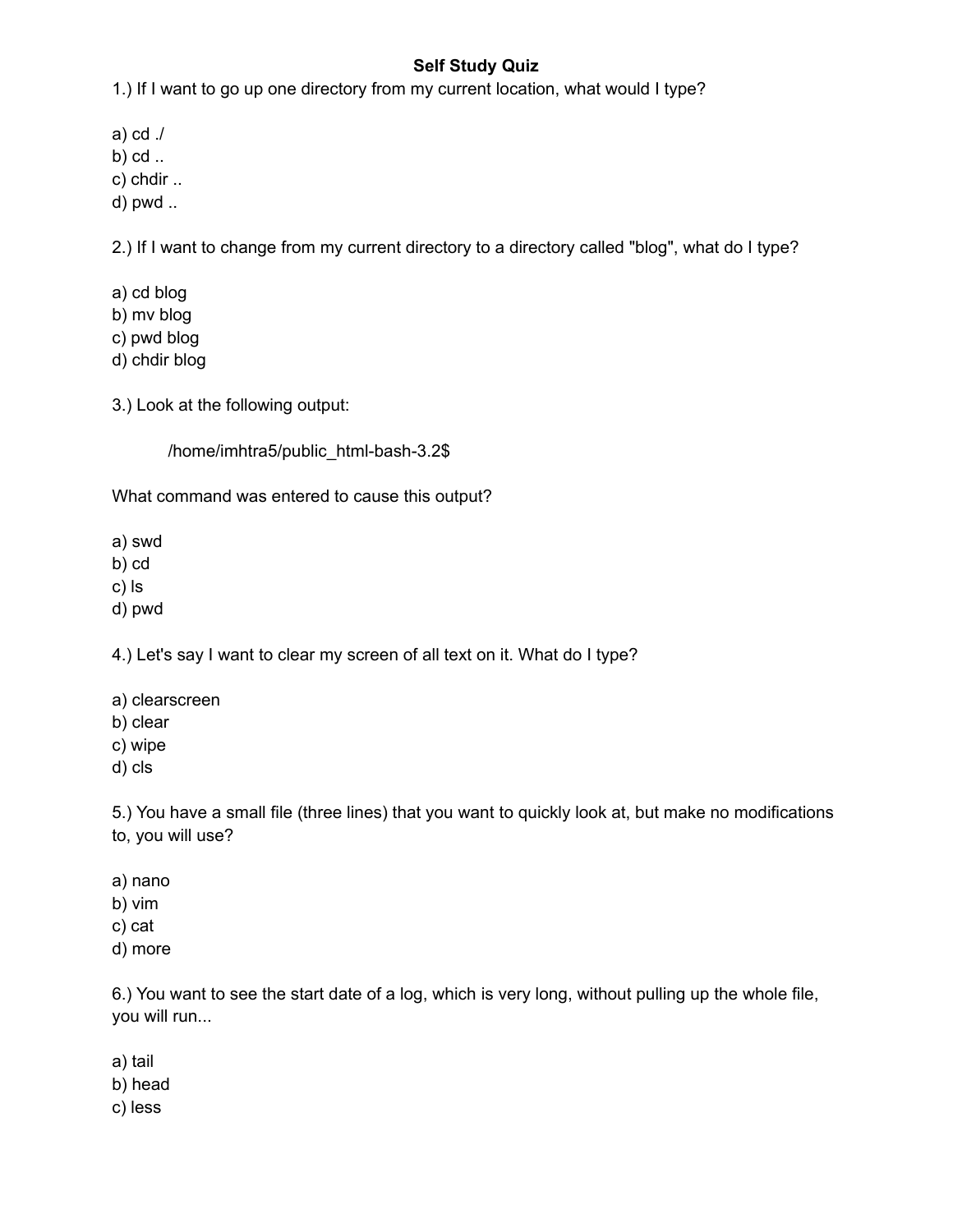## d) more

7.) You have a large text file you want to read through, and possibly go back and reference parts you looked at

earlier, but make no changes, you will use...

a) less

b) cat

c) head

d) more

8.) You have a file you want to modify, what should you use?

a) less

b) nano

c) cat

d) more

9.) You want to look at the last ten lines of a file to see what the file ends with, you will type...

a) end

b) cat

c) tail

d) more

10.) What does an A record specify?

a) What name server is being used.

b) What IP address a host name goes to.

c) It shows what the primary IP for a server is.

d) It will always show where the website traffic goes.

11.) What does the MX Records specify?

a) The MX Record specifies what IP address mail will go to.

b) It is the host name that can be used to send mail.

c) The host name that mail will be routed to when delivered to an address at a particular domain.

d) It is the name of the place that mail will go to for spam checks before being routed back to our servers.

12.) If I wanted to see the "Manual" page for the grep command I would type the following:

a) grep man

b) man grep

- c) grep -help
- d) help -man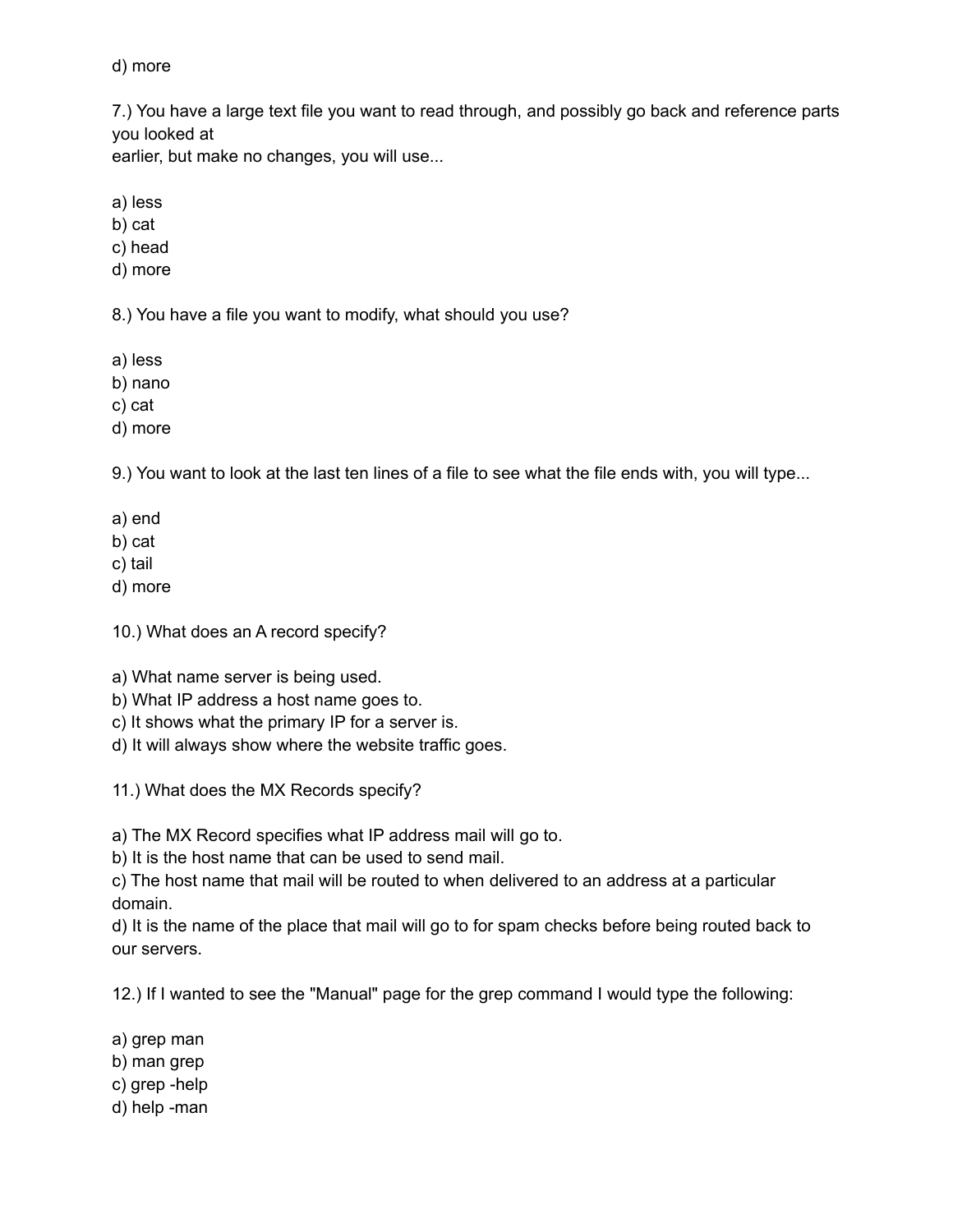13.) If I were to search for the MySQL package with yum what command would I use?

a) yum MySQL -search b) yum --search MySQL c) yum search MySQL d) yum MySQL search

14.) Say I found the package I was looking for named "MySQL-server.x86\_64" how would I install this package?

a) yum MySQL -install b) yum --install MySQL c) yum install MySQL d) install MySQL yum

15.) Someone set their index.html page to 777 permissions. How would I set they back to 755?

a) chmod 755 index.html b) setperms 755 index.html c) chmod index.html 755 d) setperms index.html 755

16.) In our analogy VPS hosting is like:

- a) a dorm
- b) a apartment
- c) a house
- d) a bunk bed

17.) After you create a domain you must wait 60 days before transferring it to another register.

a) True.

- b) False, you must wait 30 days.
- c) False, you can transfer a domain whenever you want.
- d) True but you may have to pay a fee to the current register.

18.) Many Internet Service Providers block port 25 in order to:

a) Force people to use their ISP's mail servers.

- b) Prevent people from running mail servers/relays on the ISP's IP address
- c) Force all sent emails through one port to make is easier to track
- d) Stop people from using old mail sending protocols.

19.) IMAP downloads the email from their server to your local computer and deletes them off the server.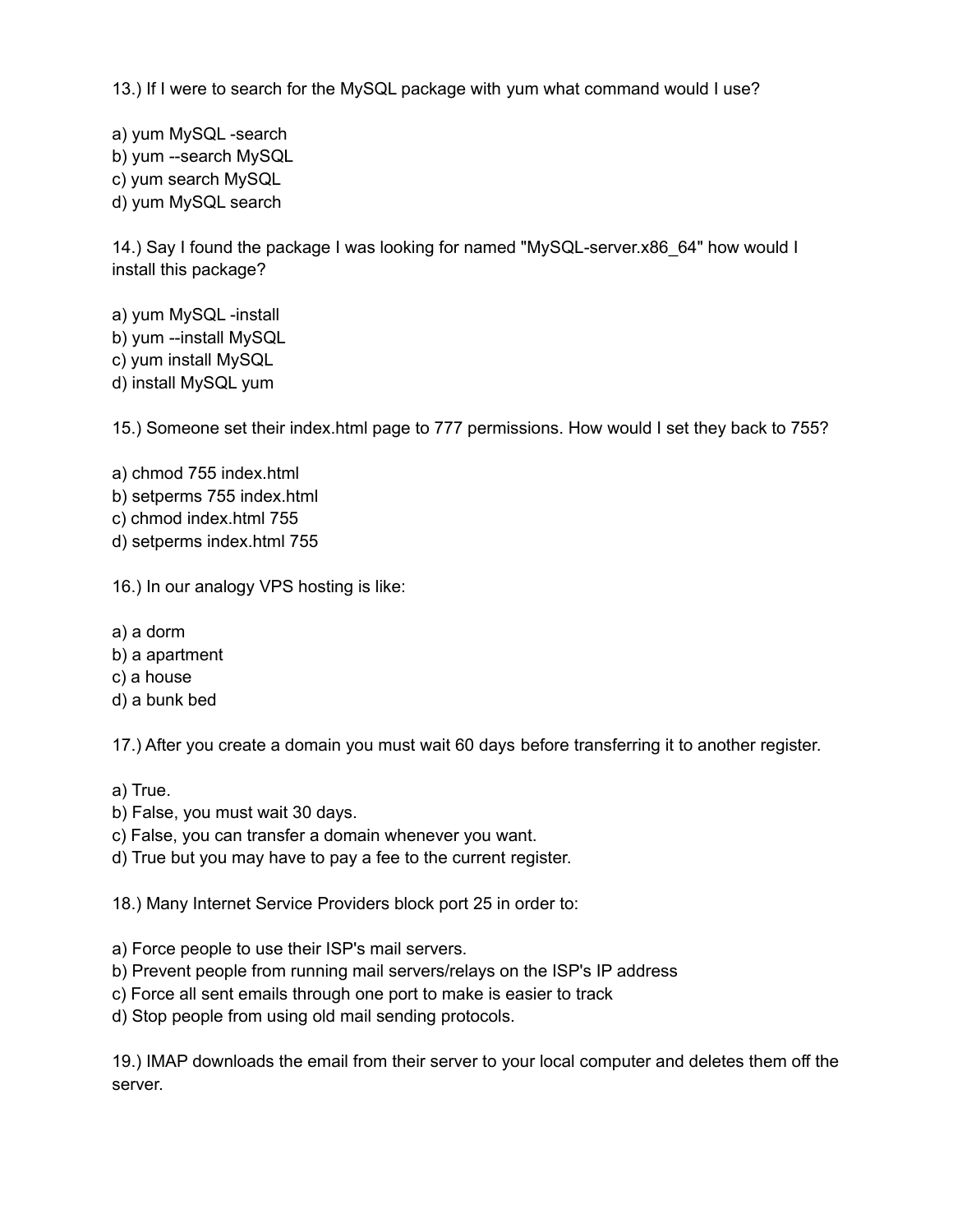a) True.

b) True by default, however there is an option in most clients to leave a copy on the server.

c) False.

d) False, IMAP is used to send email not receive.

20.) Who is the register for the domain inmotionhosting.com?

a) Inmotion Hosting

b) MelbourneIT

- c) Godaddy
- d) None of the above

21.) What is the default port number for FTP?

a) 25

b) 21

c) 22

d) 587